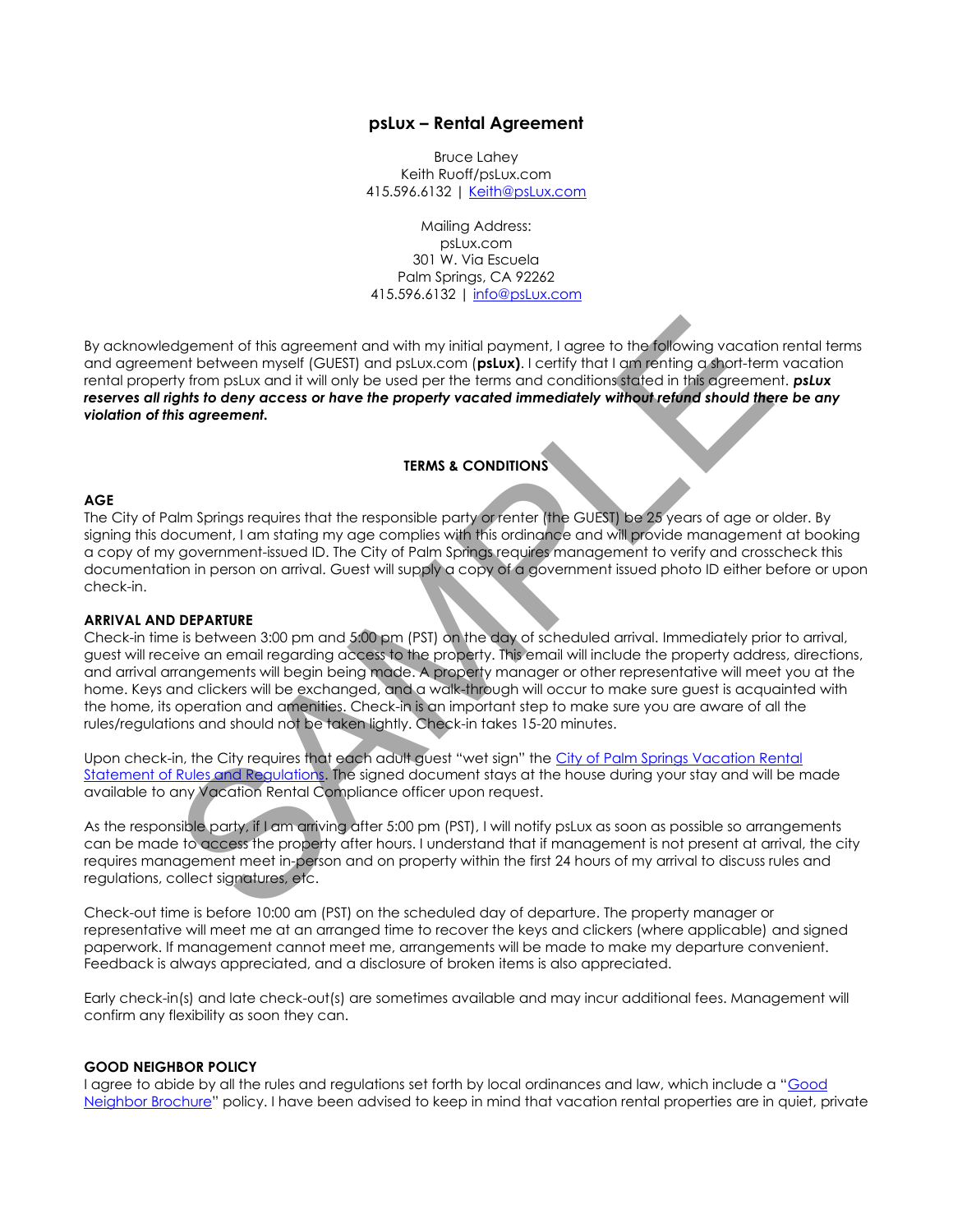neighborhoods. I will respect the neighbors. This includes, but is not limited to, sound (see the subsequent stated noise section), excessive street parking and more. Complaints jeopardize the permit for each house to operate as a vacation rental, so it is expected that my visitors and myself will respect the investment the owners have made in each home and the potential for loss. I will be given a copy of the "[Good Neighbor Brochure](https://www.palmspringsca.gov/home/showdocument?id=51090)" at check-in per City of Palm Springs regulation.

# **NOISE**

The City of Palm Springs has a strictly enforced sound ordinance. **No outdoor music (at all, ever) is permitted during the day or night.** Even if music is being played inside the house, but can be heard outside the house, the city will issue a \$500 fine. People noise (outdoor/pool noise) is permissible during the day (10:00 am – 10:00 pm) but it should be reasonable and measured considering I am in a residential neighborhood. People noise (outdoor/pool noise) should be non-existent after 10:00 pm**.** City regulations mandate an outdoor noise "Quiet Time" curfew at 10:00 pm. In an abundance of caution, psLux operates with a 9:00 pm sound curfew to ensure an appropriate wind-down and silence is achieved by city-mandated 10:00 pm. See [City of Palm Springs Vacation Rental City Ordinance No.](http://www.palmspringsca.gov/home/showdocument?id=50286)  [1918](http://www.palmspringsca.gov/home/showdocument?id=50286)

*Again: outdoor amplified sound (TV, music, phones, etc.) is prohibited at all times*. If you are playing music *inside* the home, doors MUST be closed. Reasonable and measured people or pool noise is permissible during the day from 10:00 am to 10:00 pm. After 10:00 pm, if you are outside the neighbors should not be able to hear you. At night, even 2 or 3 voices may carry and be clearly audible to neighbors and that is not permissible.

**Any noise complaint(s) that requires action by psLux may incur additional charges which will be deducted from the \$500 noise security deposit.** If a fine or citation is issued by the city of Palm Springs Vacation Compliance Department, I understand this will require all guests to immediately vacate the property, without refund. I, as the responsible party, will reimburse psLux for any and all fines incurred due to my own, or any of my visitors' actions. I understand that the City of Palm Springs now has the authority to measure sound complaints with a decibel meter and the City of Palm Springs has the authority to write citations directly to guests. Fines received by my guests or me are my own financial responsibility. in once of caution, plux operates with a 9:00 pm sound curiew to ensure an oppopriate window scheme of paying the state of our control of the state of the properties of the state of the properties of the control of the con

# **GUEST RESPONSIBILITY AND CONDUCT**

I accept responsibility to properly maintain the property and its contents throughout my stay. "Normal" wear-andtear is considered reasonable and exempt from damage inclusion.

I will NOT violate any Federal, State, Local, Intellectual Property or Trademark laws while in residence and using wireless, internet, cable or phone services. The IP address, date and time of violations is traceable and will be documented.

I understand that creating any unlawful disturbance and/or engaging in disorderly conduct at any psLux vacation rental property is prohibited.

# **OVERNIGHT GUEST COUNT | PARKING**

The number of guests on property is strictly limited by Palm Springs city law and must always be adhered to . Up to 12 overnight guests (Adults, children and babies) plus two children under the age of 12 are permitted at all psLux 6 bedroom homes. Per city law children, babies and infants are counted in the guest headcount. I certify that I have fully disclosed all overnight guests to management.

Any changes to previous considerations must be disclosed immediately. Having more guests without approval of management is considered a violation of this agreement and will result in expulsion from the property without refund. If there is any concern, an open dialogue with management is always best and greatly appreciated.

The City limits the number of cars based on the bedroom count of the home you rent. There can be no more than 6 cars parked at any given time. The cars should first be parked in the garage (where available) and driveway. Street parking is secondary, and you should ONLY park directly in front of the home you've rented. Do not park in front of neighbor's houses. When in doubt please ask management.

| # OF BEDROOMS | TOTAL OVERNIGHT | ADDITIONAL            | <b>TOTAL GUESTS</b> | <b>VEHICLES</b><br>TOTAL |
|---------------|-----------------|-----------------------|---------------------|--------------------------|
|               | GUESTS          | <b>DAYTIME GUESTS</b> | AT ANY TIME         | ALLOWED ANY TIME         |
|               |                 |                       | 08                  |                          |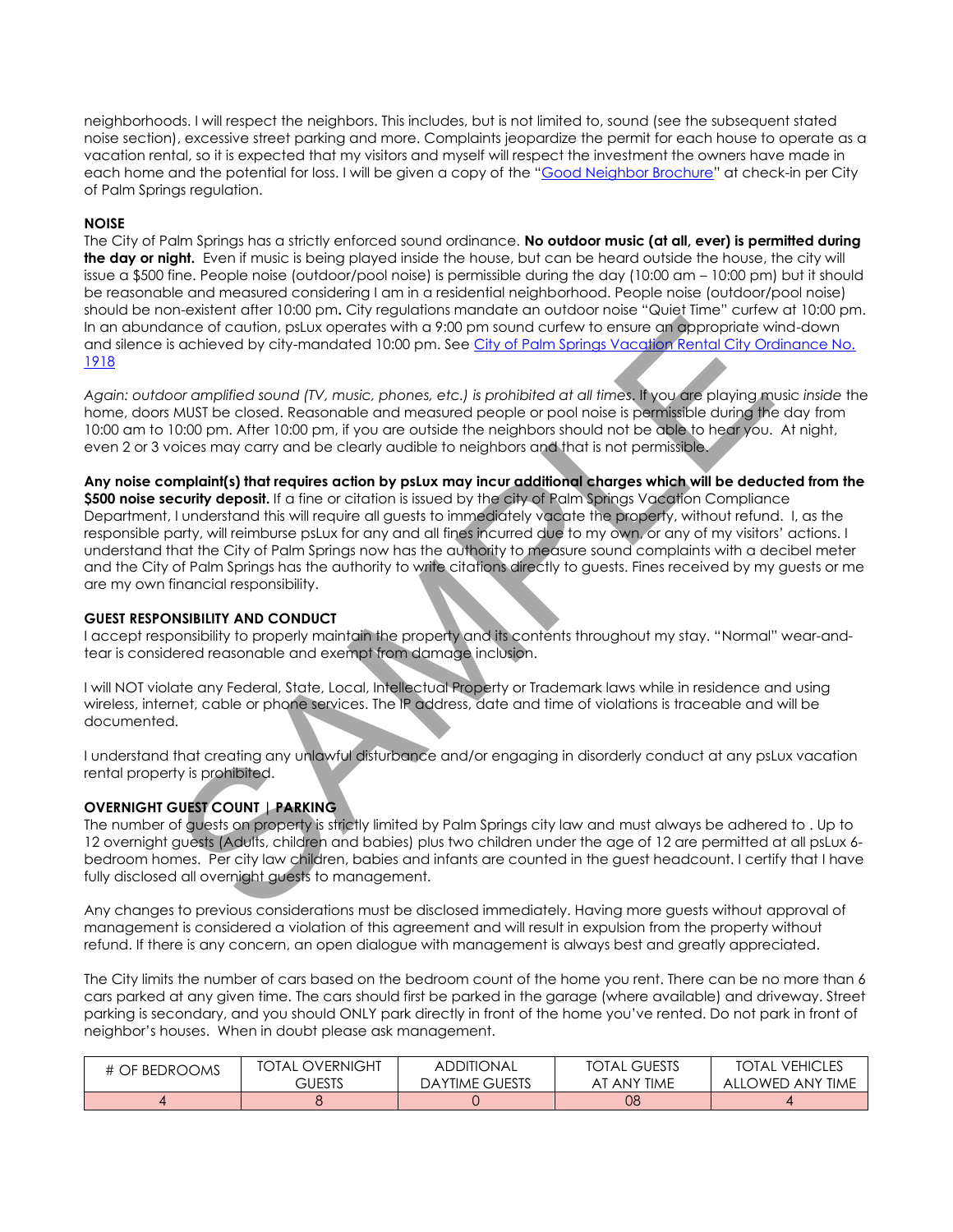| 5 (Estate Home Only) | 0 | C |  |
|----------------------|---|---|--|
| 6 (Estate Home Only) |   |   |  |

## **TRASH/RECYCLE**

**Please place your trash and recycling in the city-provided trash bins only.** Every property has them, and I will ask psLux if I cannot find them. Trash and trash containers should not be left at the curb and may not be visible from street. The trash company will come up on the property and place the bins at the curb, the same will occur when trash is picked up. The bins will be placed back on the property. Trash pick-up schedule is noted on the house information sheet (where wi-fi access is posted). Do not place any trash or recycling in any areas other than the designated trash bins. Any trash/recycle visible from the street is liable for a \$500 fine from the city. When in doubt, ask.

## **PETS**

Dogs are welcome on property ONLY with prior approval from management and are limited to no more than two (2) per reservation when approved. No other pets (of any kind) are allowed on property. Any pet not disclosed (even a dog) is considered a violation of this agreement. As the guest and responsible party, I am responsible for any/all damage caused by my own or any of my visitor's pet(s). I will curb my dog (on property and while out and about the city) and I understand that the City requires that if my dog leaves the home with me, it will always be leashed . All dog waste must be picked up and disposed of properly. Excessive barking or other dog-related disturbances should be prevented or resolved quickly. icome on property ONLY with prior approval from management and are limited to no moration when approved. No other pets (of any kind) are allowed on property. Any bet not stay to provide a relation of this ognes and test on

# **CANCELLATION POLICY**

- 60 days prior to scheduled arrival date, you will receive a full refund of any advance deposit(s) or pre-paid amounts less a \$250 cancellation fee and any credit card or processing fees psLux incurs.
- Between 0 and 60 days prior to scheduled arrival, no refund is required. However, if psLux can re-rent the property, we will refund the amount we were able to re-rent it for, up to my prepaid amount, less a \$250 cancellation fee and any credit card or processing fees incurred. In the event of government (Federal, State, City) mandated vacation rental shutdown or travel restrictions a 100% credit will be given for use within 12 months at any psLux property.
- No refund will be given for early departures.
- Special event weekends and holidays (Christmas/New Years, Thanksgiving, Coachella, etc.) and long-term rentals (stays 28 nights or more), will receive no refunds unless we are able to re-rent at equal value (see 0- 60 days).

#### **SPECIAL NEEDS GUESTS**

The home I am renting is a private residence and therefore NOT subject to the Americans with Disabilities Act (ADA). However, psLux will help you evaluate if the home can/will meet special needs. When traveling with individuals that are elderly, have a disability or other special needs, I will let psLux know during the process of booking the home; certainly, before arrival. Every reasonable attempt will be made to accommodate needs so that every guest in the home enjoys their visit.

#### **REPAIRS, MAINTENANCE AND AMENITIES**

Please notify management of any mechanical issues or damaged property within 24 hours of arrival.

The property I am renting is a private home. No guarantee can be made against the mechanical failure of heating, air conditioning, appliances, cable equipment, pools/spas and the like. If I encounter any malfunctions, I will advise management immediately. Every reasonable measure will be taken to fix and repair any equipment quickly and efficiently. However, no refunds will be given except under extraordinary circumstances.

Some issues are caused by operator error and can easily be resolved with instructions over the phone or via text. If the problem persists, a representative will be dispatched.

The owner(s) of the property reserve the right to remove any amenity or special feature without prior notice.

#### **CLEANING FEE**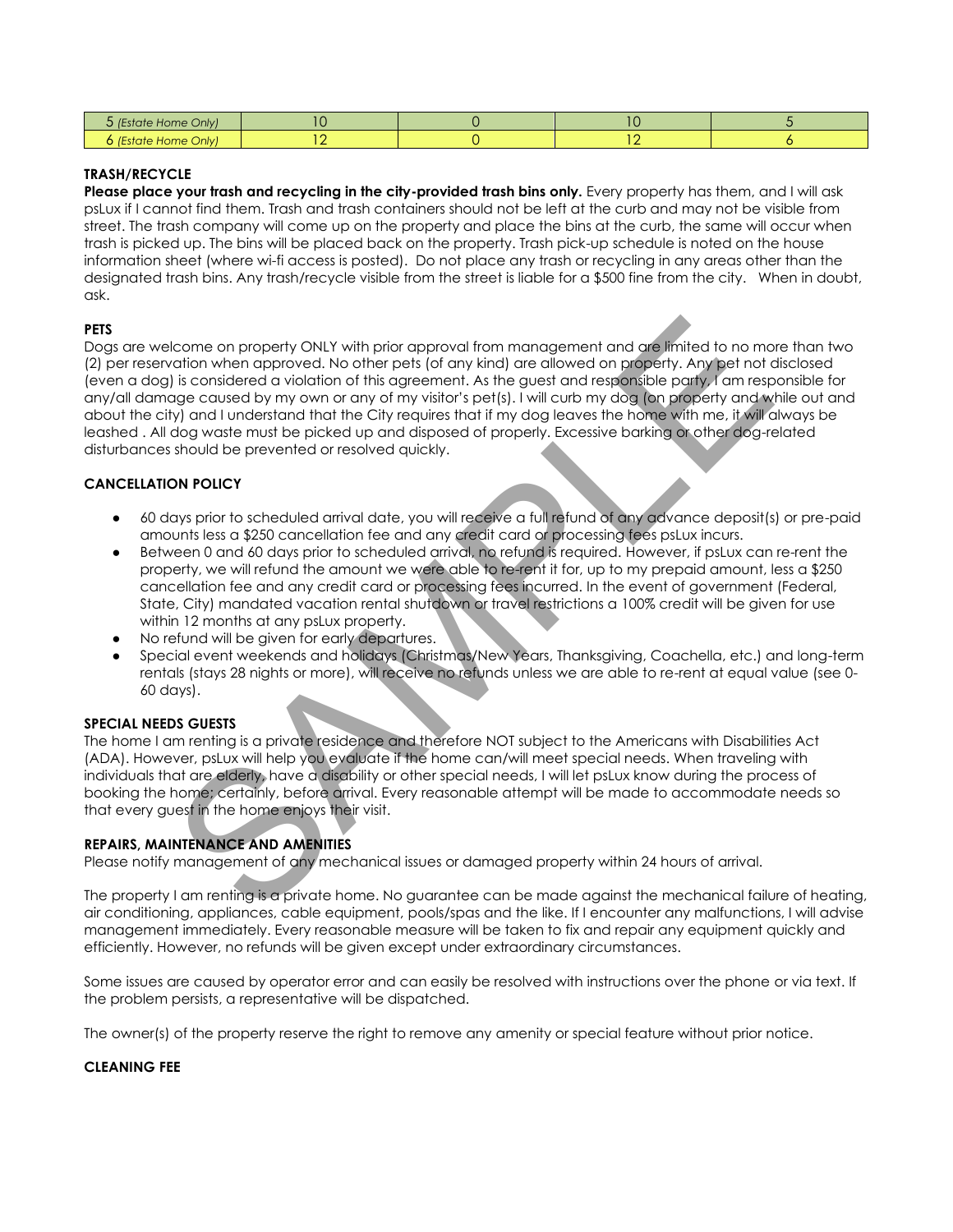The cleaning fee I have paid for is non-refundable and not optional. Guest is expected to care for and treat the home with respect and return the home on departure in a condition that reflects that care and respect. Excessive cleaning fee(s) may occur if my guests and I fail to act accordingly. See subsequent Security Deposit section.

## **NOISE/CLEANING SECURITY DEPOSIT**

A \$500 refundable noise/cleaning security deposit is required. This covers noise ordinance fines and excessive cleaning. Any excessive cleaning or any noise complaint violation fines (see Noise section above) may be deducted, at psLux's discretion from this security deposit. The deposit may be used to cover excessive maintenance or cleaning due to excessive use. While guests are not expected to clean before departing, guests are expected to return the home in a reasonable condition defined as "normal wear and tear". Leaving a few dishes in the sink or towels on the floor is reasonable. Excessive use includes, but is not limited to, excessive dirty dishes, excessive laundry, excessive trash, alterations to house features (such as TV cables or Internet settings), rearranged furniture, foot or shoe marks on furniture, leaving cigarette butts, bottles and cans where they don't belong or leaving event debris such as banners, party decorations, glitter or any other instance requiring special maintenance or cleaning. Excessive use/cleaning fees will be charged against the security deposit solely at psLux's discretion. I may direct any concerns or a need for clarification to the property manager before or during my stay.

# **PROPERTY DAMAGE PROTECTION**

A \$99 non-refundable property damage protection insurance fee is required. This fee covers all damage and breakage up to \$5000. If damage or breakage occurs, please notify management. It's not a big deal if you break a glass/dish/etc., we just need to know so it can be replaced or fixed. Damage or breakage in excess of \$5000 is the sole liability of the guest.

I agree to notify psLux of any and all breakage or damage to the property or its content during my stay.

The Security Deposit, less any claims, will be refunded 2 weeks from departure day. The refundable security deposit may not be returned until all claims are settled.

## **UTILITY AGREEMENT (29+ NIGHT RESERVATIONS)**

For stays 29 nights or more, I am required to pay an additional \$1,500 to \$3000, depending on the size of the home, utility deposit. This is for the utility usage (gas and/or electric) while I am in residence. Should the balance be less than the deposit you will be refunded the difference. Should the balance of usage be greater than the deposit, I agree to pay the difference (NOTE: leaving the sliding glass doors open in the summer in one of our estate homes can easily translate to an extra \$3,500 in electricity billing!) when the following the based of the there is the control of the control of the control of the based on the based on the based on the based on the based on the based on the based on the based on the based on the based on th

Since utility bills rarely line up exactly with GUEST arrival and departure days, the bills are pro-rated according the number of days I and my guests occupied the home in each billing cycle. All bills are disclosed in a fully transparent process. To be clear, utilities are NOT a revenue source for psLux or the owners.)

# **PALM SPRINGS OCCUPANCY TAX**

Palm Springs city law requires an 11.5% occupancy tax be collected for each reservation of 28 nights or less. The tax is calculated based on the base rental amount, cleaning fee, early check-in or late check-out fees, property damage fee, or any other non-optional fees required to rent the property. Optional pool heat charges are not taxable.

#### **POOLS and SPAS**

I agree and fully acknowledge the use of the pool by me and any of my visitors is **at my own risk**. Pools are not gated so I agree to use extra caution, particularly when children are present. I will confirm prior to arrival with management to ensure I am not surprised on arrival.

Swimming pools, hot tubs, and spas, while providing exercise, recreation, and relaxation, also can be dangerous. People (as well as pets) can be severely injured or drown if the pool, hot tub, or spa is not properly used.

I have been strongly cautioned that myself, other occupants and my invited guests must adhere to the following safe practices. No diving into the pool or hot tub or spa. No one should use the pool, hot tub, or spa alone. Long exposure may cause hyperthermia, nausea, dizziness, fainting. Children may never be left unattended when they may gain access to the pool, hot tub, or spa, not even for a few seconds. Pregnant women, elderly people, and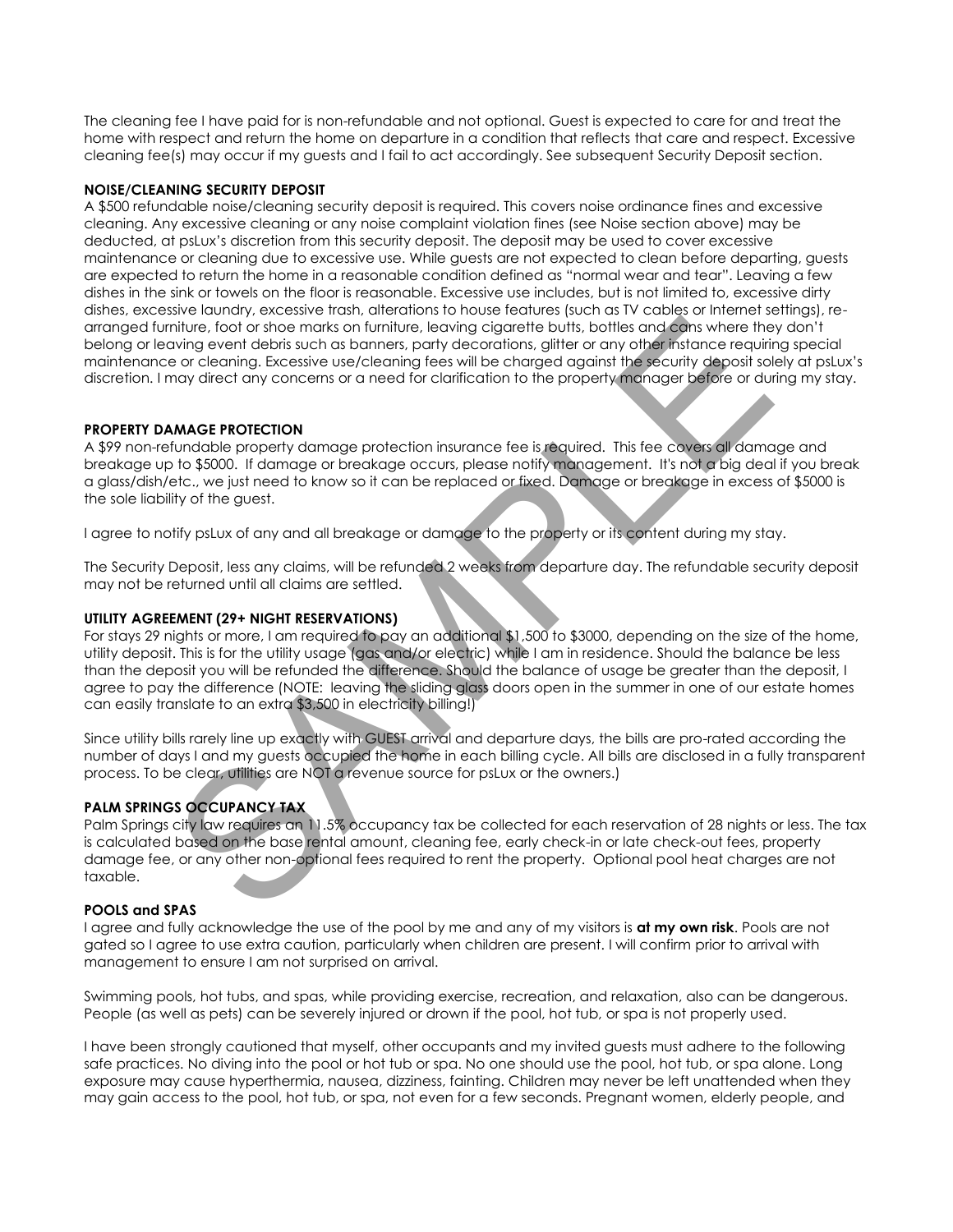those with health conditions should consult with their physician before getting into a hot tub or spa. Infants may not be taken into the hot tub or spa. No intoxicated persons, or persons using narcotics which might cause drowsiness, may use the pool, hot tub or spa. **No glass is allowed in or around the pool, hot tub, or spa.**

Neither the owner(s) of the property or their agents can assure the safety of persons using a pool, hot tub, or spa. Therefore, I indemnify the owners and I assume full liability for my own use of the pool, hot tub, or spa, other occupants' use, my guests' use, and my pets' safety.

# **THERE IS NO LIFEGUARD – SWIM AT YOUR OWN RISK.**

I agree to release, indemnify, hold harmless, and forever discharge psLux, The City of Palm Springs, the property owner(s), and their employees, agents, successors, and assigns, from any and all claims, liabilities or causes of action of any kind that you, members of your household, and your invitees may have against psLux, the City of Palm Springs, the property owner(s), and/or their employees, agents, successors, and assigns, resulting from the use of the pool, hot tub, or spa.

By signing below, you acknowledge that you have read, understand, accept and have received a copy of this waiver and release of liability.

# Additionally:

- Service: The pool and spa are serviced twice a week, days are posted on the house info sheet. Winds in the desert are normal and will cause debris in the pool prior to your arrival. A pool skimmer is available for GUEST use in between cleaning/technician visits. Should I wish to have additional cleanings, it can be arranged for a fee. Please discuss with management.
- Temperature: When heated, the pool is heated to 86 degrees Fahrenheit. Tampering with the thermostat is prohibited and, if done, will incur an additional \$69/day charge. The spa/jacuzzi heat is included in the standard rental. It is heated to 104. At check-in, GUEST will be shown how to operate the on/off switch.
- Sometimes, if in constant or over-use, the water in both the pool and spa can become cloudy. This is caused by the body and suntan oils not playing well with the saltwater in the pool. If this occurs, I will let management know immediately. An additional service call/charge may be required. In any event, I understand that nothing can be done if management is not notified. y kind that you, members of your household, and your invities may have adjainst pstux. In the property owner(s), and/or their employees, agents, successors, and gistigns, resulting<br>how, you acknowledge that you have read,
- The pool is operated by remote access on the manager's smartphone. With this, some issues may be resolved remotely without disturbing you or your privacy on property. It will also be discovered if the equipment's operating times, temperatures, etc. have been tampered with.

# **NO SMOKING**

All psLux properties are non-smoking INSIDE. Violations can result in additional cleaning and damage fees.

# **VACATION RENTAL (NO LEASE)**

This home is a vacation rental and available for a temporary vacation stay. This agreement is not a lease and conveys no rights to the real property. By agreement, GUEST will not receive real property interest or rights to this property.

# **LIABILITY**

I agree to abide by *ALL* psLux and homeowner rules and regulations. I understand that I am taking full responsibility for the condition of the home, the owners' property and the actions of my guests/visitors on the property. I understand that I am responsible and liable for my own actions and those of my guests/visitors, including but not limited to slips, falls, stolen property, etc. on or off the property. My personal property is my sole responsibility. I hereby agree to indemnify and hold harmless psLux, the homeowners, their successors, agents, and assigns, from any claims, causes of action, losses or injuries to myself and my guests/visitors.

# **FORCE MAJEURE**

If psLux is unable to perform, whole or in part, any of its obligations under this agreement, psLux will not be in breach of its agreement provided the cause was beyond psLux's control. This includes, but is not limited to: change in ownership, rental permit suspension, damage or malfunctioning equipment, nearby disturbances, construction noise, fire or other casualty, failure or interruption of television and/or cable, computer viruses, acts of God, terrorism or any other cause outside the control of psLux.